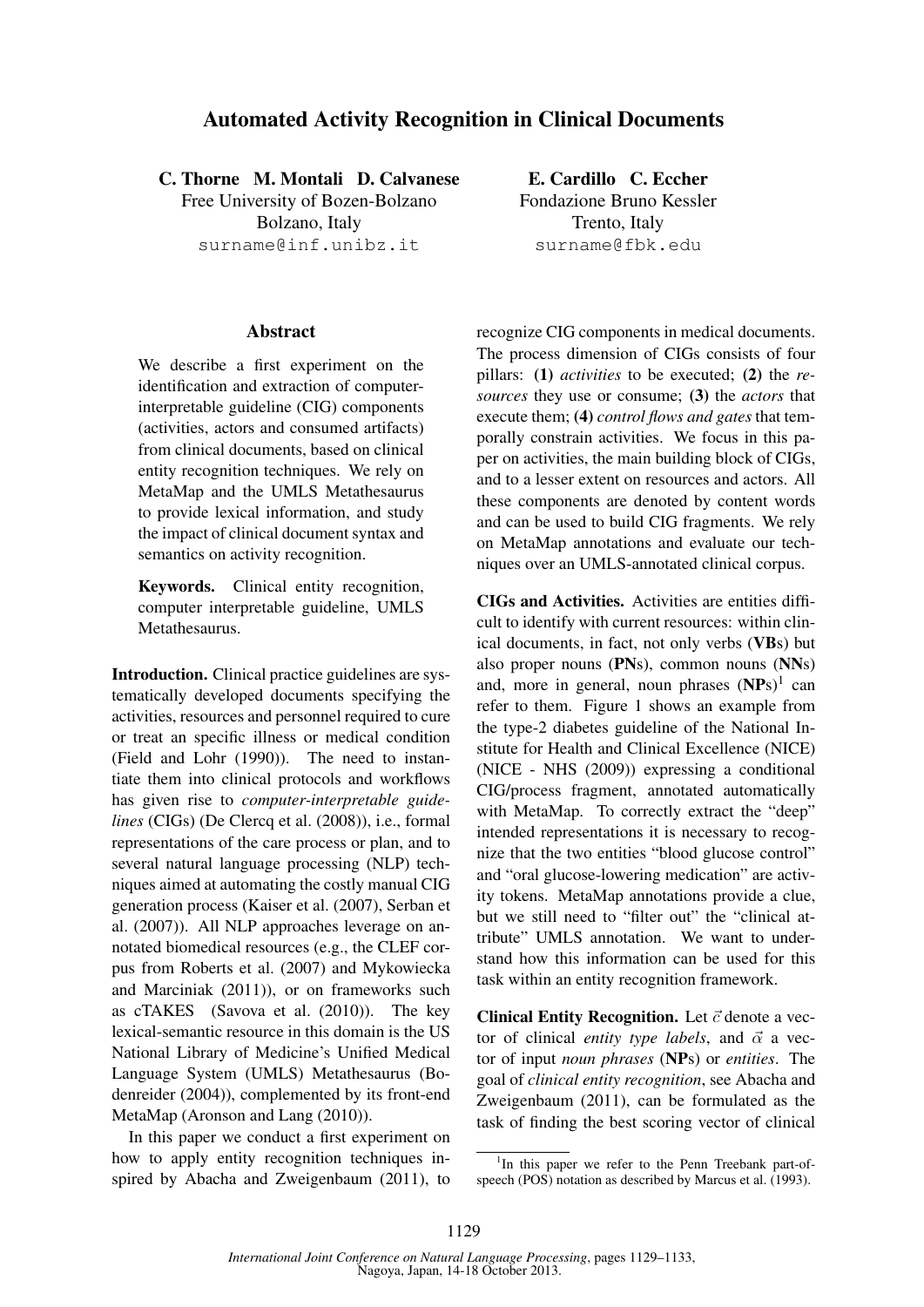

Figure 1: Top: MetaMap UMLS (automated) annotations of the NICE diabetes guideline fragment; boxes surround entities, annotations are MetaMap's. Bottom: Two candidate CIG fragments (represented in Business Process Modeling Notation (BPMN), see Ko et al. (2009)): to the left, the intended "deep" CIG, to the right a "shallow" CIG. Control flows (diamonds) specify the acceptable orderings of the activities (rounded rectangles); activities consume resources (folded-corner rectangles).

entity type labels:  $\vec{c}^* = \arg \max{\{\vec{c} \mid \mu(\rho(\vec{\alpha}, \vec{c}))\}},$ where  $\mu(\cdot)$  denotes a *recognizer* built using a classification model (e.g., a logistic regression algorithm), and  $\rho(\cdot, \cdot)$  is a feature extraction function. In the following paragraphs we study this task w.r.t. the set {activity, resource, actor, other} of entity types.

The SemRep corpus. Since no UMLS annotated clinical guideline corpora are available for research purposes, we ran our experiments over the SemRep corpus by Kilicoglu et al. (2011), a small annotated clinical corpus whose domain largely overlaps with that of guidelines. It consists of 500 clinical excerpts (MedLine/PubMed) and contains 13, 948 word tokens manually annotated by clinicians and domain experts, covering the whole clinical domain. UMLS concept types annotate a total of 827 NPs.

Features. The focus of our experiments is to understand the predictive power of syntax and semantics for CIG entity recognition, and in particular for activity recognition. Intuitively, both syntax and semantics can contribute to the prediction of clinical entity types, but it is not a priori clear which one contributes more. Similarly to Zhou and He (2011) we used the Stanford parser (see Klein and Manning (2003)) to extract syntactic features, and MetaMap to extract semantic features. We harvested clinical types by mapping UMLS concept types returned by MetaMap to their subsuming clinical types. In the top of Table 1 we show a sample of UMLS concept types subsumed by "activity", "resource", "actor" and "other", whereas in its bottom we summarize the extracted features, described in detail below.

By mining the NPs sentence parse trees, we extracted the following syntactic features: depth of nesting (*nest*); position in the phrase (*pos*); occurrence in a subordinated phrase (*sub*). The intuition behind these features is that certain types may correlate strongly with syntax (e.g., one would expect "resource" to annotate an object NP).

The semantic features were extracted by computing several measures of label overlap and frequency. The rationale of these features is that, while MetaMap outputs many possible clinical meanings of the constituent NNs of an NP entity, giving rise to multiple "activity", "resource", "actor" and "other" annotations per NN and NP, it tends to output meanings that are semantically related (within the UMLS Metathesaurus hierarchy) to the NP's intended type.

We measured the raw frequency *freq* of the NP entity type  $c$  in the SemRep corpus, the degree of annotation overlap *hd* between the bag of possi-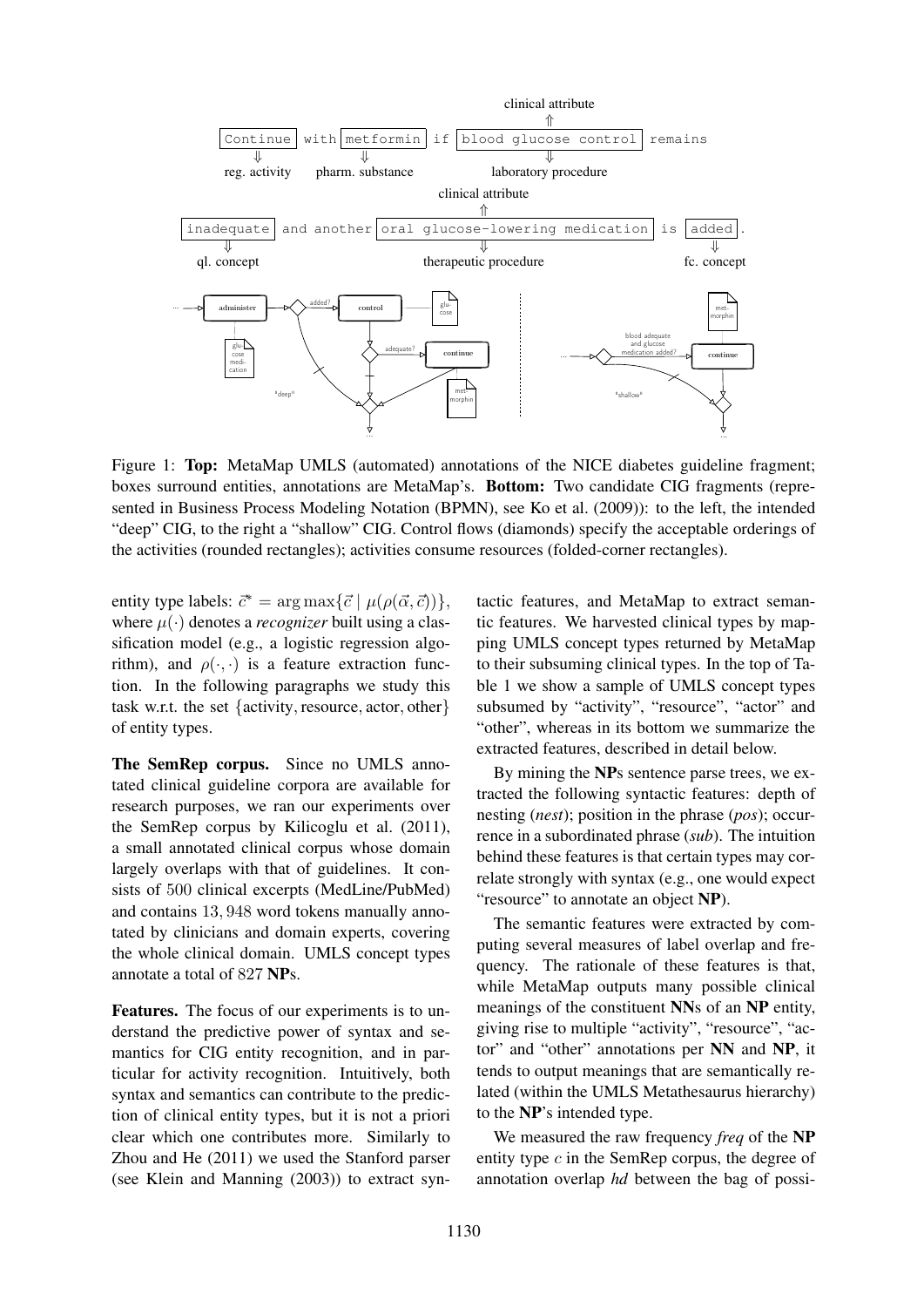| activity                | actor                     | resource               |                          | other                  |  |
|-------------------------|---------------------------|------------------------|--------------------------|------------------------|--|
| laboratory<br>procedure | professional<br>society   | manufactured<br>object |                          | qualitative<br>concept |  |
| feature $F$             | description               |                        | value $f$                |                        |  |
| nest                    | nesting level in tree     |                        | integer $\in \mathbb{N}$ |                        |  |
| pos                     | position w.r.t. verb      |                        | subject, predicate       |                        |  |
| sub                     | occurs in clause?         |                        | yes, no                  |                        |  |
| freq                    | freq. of label in corpus  |                        | integer $\in \mathbb{N}$ |                        |  |
| lf                      | rel. freq. of label in NP |                        | real $\in [0,1]$         |                        |  |
| hd                      | head/NP overlap           |                        | real $\in [0, 1]$        |                        |  |
| ls.                     | label/NP overlap          |                        | real $\in [0,1]$         |                        |  |
| class                   | <b>NP</b> entity type     |                        | act., actor, res., other |                        |  |

Table 1: **Top:** CIG entity labels and sample UMLS concept types they subsume. Bottom: NP features considered; the class label is the *dependent* feature we want to predict.

bly repeated labels *labs* collected using MetaMap from all the NNs in an NP, and the bag of possibly repeated labels of its head noun *labsh*. In addition, we computed the relative frequency *lf* of the NP entity type c w.r.t. *labs*:

$$
hd = \frac{|||abs \cap |absh||}{|||abs|| + |||absh||} \quad \text{If} = \frac{|||abs \cap \{c\}||}{|||abs||} \quad (1)
$$

where  $|| \cdot ||$  and  $\cap$  denote resp. bag cardinality and intersection. The intuition behind these two features is that the intended type will tend to prevail within the annotations of an NP, and in particular among its head NN and its modifiers. Finally, we took into account the taxonomical structure of the UMLS Metathesaurus and defined the following label/NP overlap *ls*:

$$
ls = \frac{||\text{labs} \cap \text{sub}(c)||}{||\text{labs}|| + ||\text{sub}(c)||} \tag{2}
$$

where  $sub(c)$  is the bag of all the UMLS concept types that are subsumed by the entity type label c. The *ls* feature measures how similar are the MetaMap NP annotations to the UMLS hierarchy subsumed by c. In all cases, a simple Laplace smoothing was applied.

Evaluation Framework. In our experiments the main goal was to evaluate activity recognition features rather than classifier design and evaluation. We thus relied on standard classification models from the known Weka<sup>2</sup> data mining framework. We trained and evaluated the following classifiers: *(i)* logistic classifier (Logit), *(ii)* support vector machine (SVM), *(iii)* naive Bayes classifier (Bayes), *(iv)* neural network (Neural), and *(v)* decision tree (Tree). To measure the significance of each single feature, we removed each time a feature  $F_i$  from the space  $\{F_1, \ldots, F_7\}$  of syntactic and semantic *independent* features from Table 1 and retrained and reevaluated the classifiers w.r.t. the feature space  $\{F_1, \ldots, F_{i-1}, F_{i+1}, \ldots, F_7\}.$ 

In parallel to this, we studied the impact of context over activity recognition, and its interplay with our features. To this end we considered a baseline scenario, in which context is restricted to NPs, and a scenario in which we take into consideration all the annotated NPs of a SemRep sentence. This distinction is important since Sem-Rep is a small and sparsely annotated corpus, for which enhanced feature spaces may not prove informative. These two scenarios were modeled as follows. (1) A set of NP observations: for each  $NP \alpha$  in SemRep, we extracted the feature vector  $(f_1^{\alpha}, \ldots, f_7^{\alpha}, c^{\alpha})^T$ . (2) A set of sentence observations: for each vector  $(\alpha_1, \dots, \alpha_k)^T$  of annotated NPs in a SemRep sentence, we extracted feature vectors  $(f_1^{\alpha_1},...,f_7^{\alpha_1},c^{\alpha_1},...,f_1^{\alpha_k},...,f_7^{\alpha_k},c^{\alpha_k})^T$ .

For each combination of classifier feature and scenario, we performed a 10-fold cross-validation to measure precision (Pr), recall (Re), F1-measure, and the overall accuracy (Ac) of the classifiers for the activity recognition task<sup>3</sup>.

Results and Discussion. The baseline scenario (see Figure 2, left) shows a drop in average precision, recall, F-measure and accuracy when *hd* and *freq* are disregarded, and a minor drop when *ls* is disregarded. The removal of syntactic features on the other hand has a smaller effect. Considering sentence context (see Figure 2, center), we can observe a greater impact for *sub*, and a minor drop when *ls* is disregarded. But sentence context gives rise also to a clear decrease in average classifier performance. Thus *sub*, while significant, is less useful than the semantic features.

This last observation is substantiated by corpus evidence. One way to see how, is to focus on the distribution of syntax relatively to corpus domain. Syntactic structures can be approximated by function words<sup>4</sup> (e.g., subordinators  $(INs)$  such as "if"

<sup>2</sup>www.cs.waikato.ac.nz/˜ml/weka/

<sup>&</sup>lt;sup>3</sup>For reasons of space, we present here a summary of the results obtained; for a more detailed description, please refer to www.inf.unibz.it/˜cathorne/vericlig/ ijcnlp2013-exp.pdf

<sup>4</sup> For the POS tagging we relied on a Natural Language Toolkit (NLTK) 3-gram tagger by Bird et al. (2009), trained over the (POS annotated) Brown corpus.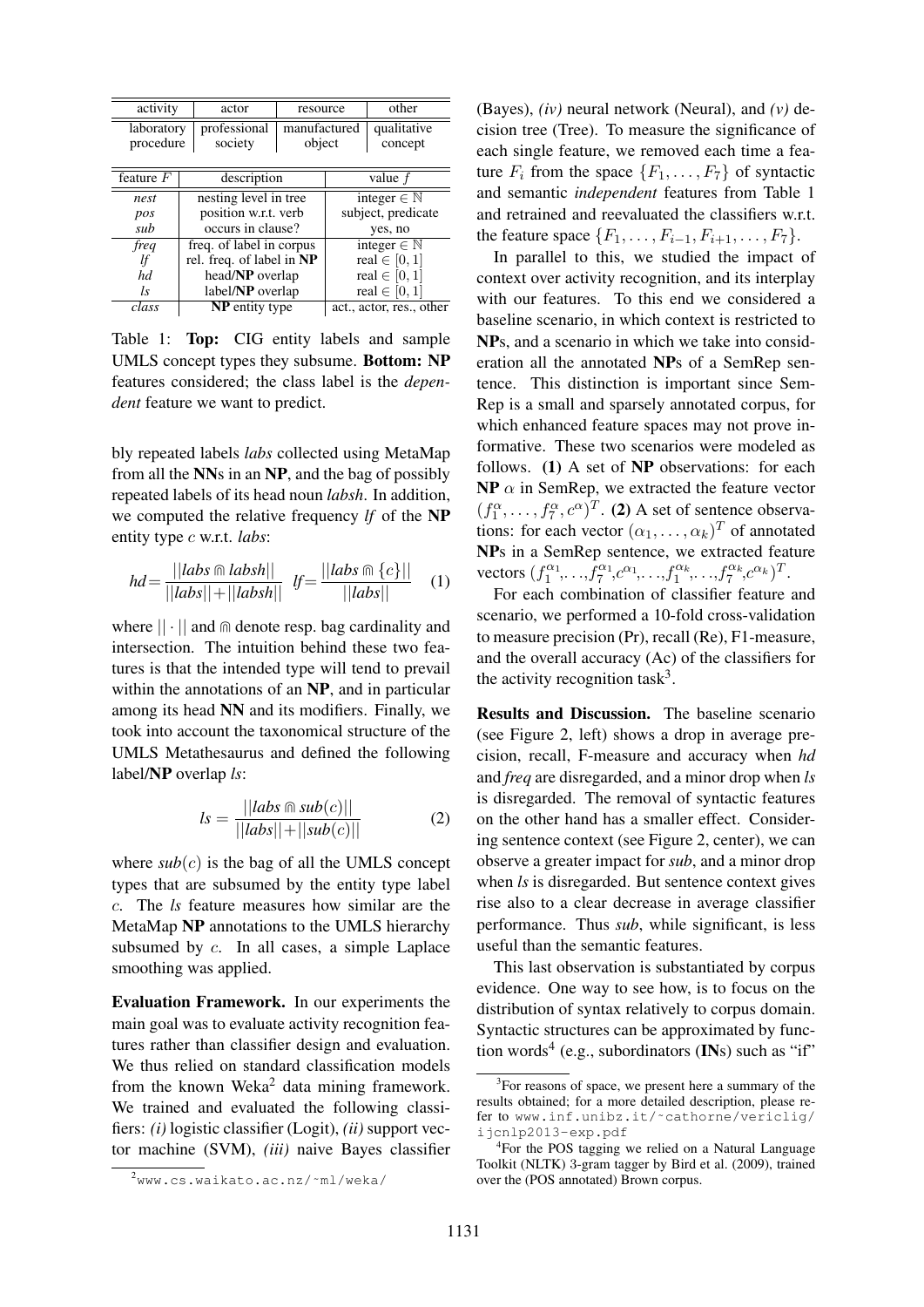

Figure 2: Left, Center: Results of 10-fold cross-validation by scenario. On the y-axis, activity recognition precision, recall, F1-measure and classifier accuracy (classifier averages). On the  $x$ -axis, the feature(s) removed. The tag "none" means that no feature was removed. Right: Results for the original (complete) feature space, by classifier and label context (noun phrase NP or sentence *sen.*).

| corpus        |                  | size (words)   |            | domain    |                  | rel. freq. |  |  |  |
|---------------|------------------|----------------|------------|-----------|------------------|------------|--|--|--|
| <b>Brown</b>  |                  | 1,391,708      |            | news      |                  | 0.16       |  |  |  |
| Friederich    |                  | 3,824          |            | processes |                  | 0.17       |  |  |  |
| SemRep        |                  | 13,948         |            | clinical  |                  | 0.18       |  |  |  |
| diabetes2     |                  | 7,109          |            | clinical  |                  | 0.16       |  |  |  |
| eating dis.   |                  | 5,078          |            | clinical  |                  | 0.17       |  |  |  |
| schizophrenia |                  | 5,367          |            | clinical  |                  | 0.18       |  |  |  |
|               |                  |                |            |           |                  |            |  |  |  |
|               | $\boldsymbol{v}$ | df.            | $t$ -score |           | $\boldsymbol{p}$ | df.        |  |  |  |
| 43.13         | 0.00             | $\mathfrak{D}$ | 1.03       |           | 0.36             | 5          |  |  |  |

Table 2: Top: Function word relative frequency across corpora and domains. Bottom: Statistical tests ( $\chi^2$ -test of independence and t-test).

or "then", coordinators (CCs) such as "or").

We compared to SemRep: *(i)* a subset of the Brown corpus (Francis and Kucera (1964)), *(ii)* a corpus of business process specifications (Friederich et al. (2011)), *(iii)* a subset of the NICE diabetes-2 guideline (NICE - NHS (2009)), *(iv)* a subset of the NICE eating disorders guideline (NICE - NHS (2004)), and *(v)* a subset of the NICE schizophrenia guideline (NICE - NHS (2010)). We run the following statistical tests (see Gries (2010)) at  $p = 0.01$  significance: (1) a  $t$ -test (null hypothesis: cross-corpora function word mean relative frequency is 0.20); (2) a  $\chi^2$ -test of independence (null hypothesis: function word distribution is correlated to corpus domain). The test results (see Table 2) show that syntax is uniform across domains, and thus has a more limited impact relatively to semantics.

Syntax, however, can be leveraged to optimize prediction results when exploited by classifiers

sensitive to categorical data. The classifier that performed better overall was the decision tree (see Figure 2, right), which seems to exploit better the more limited impact of *sub*, *pos*, and *nest*.

Conclusions and Further Work. We have conducted preliminary experiments on automatic clinical activity recognition using MetaMap and entity recognition techniques. We experimented our techniques on the SemRep gold standard UMLSannotated corpus. Our experiments suggest that the semantic environment of an entity is more useful for this task. Corpus analysis on SemRep and other corpora seems to confirm this observation. In the future, we plan to consider more powerful classification models for NLP, such as conditional random fields (CRFs), able to exploit possible dependencies among features. We plan to focus on document semantics, by considering more complex semantic features (based on, e.g., thesaurusbased similarity metrics). Finally, to better cope with data sparseness we intend to consider a bigger corpus by integrating SemRep with, e.g., the i2b2 clinical corpus as suggested by Abacha and Zweigenbaum (2011).

Acknowledgments. The present work has been done within the context of the VERICLIG project<sup>5</sup>, supported by a grant from the Free University of Bozen-Bolzano Foundation.

<sup>5</sup>www.unibz.it/˜cathorne/vericlig